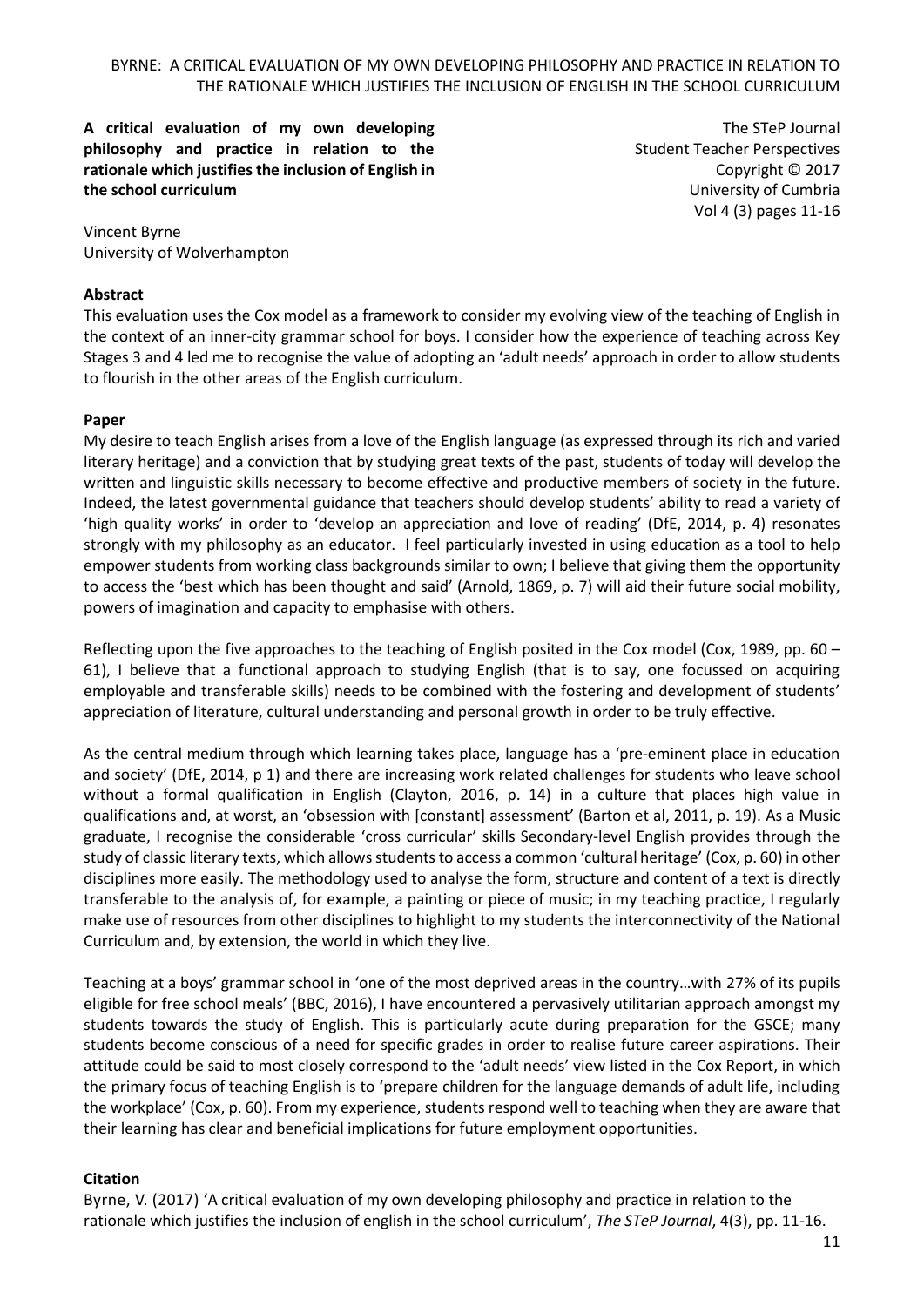However, I believe that an overly formulaic approach to English, one that can lead to 'itemising desired competencies in certain linguistic and generic conventions' (Marshall, 2003, p. 83), and 'subject content...being reduced to sets of measurable skills and outcomes' (McIntyre and Jones, 2014, p. 27) can negatively influence students' perception of the subject because it denies a fuller appreciation of literature and personal growth through texts. As a teacher, I endeavour to challenge the opinion that academic success in English is just another necessary conduit leading to preferable employment opportunities and, ultimately, acquisition of financial capital. In my teaching practice, I seek to develop a synthesis between developing vital, quantifiable skills and the study of the best literature in manner relevant to students' lives today.

Teaching seminal literary works like J.B. Priestley's *An Inspector Calls* (1946) for GSCE gives students access not only to cultural heritage (developing their 'cultural capital' (Bourdieu, 1979)) and the opportunity to develop valuable essay writing skills, but also develops skills in 'cultural analysis' through varied discourse about how key themes can be related to present-day realities. By adopting a text-based approach, I am developing students' technical skills, whilst also fostering an appreciation of cultural heritage.

An English curriculum based on texts creates the medium through which students explore the craft of writing and begin to understand pressing contemporary issues. Robert Swindells' *Stone Cold* (1993), for example, explores issues of ideological extremism, poverty and youth unemployment in a precarious world; issues that many children recognise through their own life experiences. Through reading and guided discussion, such texts engage students' imagination and provide a framework to help them 'read' contemporary society and, in relation to *Stone Cold*, understand the aesthetic of survival in the context of homelessness. Bethan Marshall supplements my view that the teaching of English should be 'predominantly aesthetic' (2003, p. 83) and this philosophy relates to the view of 'personal growth' that seeks to develop 'children's imaginative and aesthetic lives' (Cox, p. 60).

Amidst the pressure of preparing students for the GSCE, it can be all too easy to place a greater emphasis on skills. One experience that has greatly informed my pedagogy, was the delivery of a Year 10 GSCE lesson which considered the impact of Priestley's authorial voice in *An Inspector Calls* – although there was a clear rationale for spending time analysing the exam mark scheme and thinking about specific skills, it proved difficult to motivate the students in a meaningful way because the lesson tasks were driven by improving skills in an explicit manner. The following lesson, I adapted my teaching strategies to include a wider variety of tasks with a number of short activities that placed an emphasis on imagination (such as role play and problem solving) rather than explicit development of exam-based skills. It was clear that, through these creative activities, students felt empowered to tackle the more conceptual consideration of authorial voice in an academic context later in the lesson.

This experience has highlighted the importance of Vygotsky's (1987) 'child centred' approach and also the need to engage students' imaginative skills through a variety of learning styles; the difficulty arises in maintaining this balance in an increasingly exam-oriented culture. Focus on important examinations can lead to the neglect of important connections between English and wider life issues; Marshall lamented the 'bleeding out' of a 'connection… between art and life – a kind of harnessing of the imagination through words to create meaning.' (Marshall, 2003, p. 82) over a decade ago, and it is still a pertinent issue today. If English teaching is to be truly successful in helping students to prepare for life after school, all elements of the Cox model need to be balanced and the desire to make relevant connections between life and art should be of paramount importance.

An imaginative, text-centred approach encompasses not only the concept of 'cultural analysis' (in which students are being led to an understanding of the world in which they live) and opportunity to explore literary 'cultural heritage', but also 'personal growth' because students are developing their individual imagination and aesthetic appreciation through lively discourse in which the text is the central stimulus.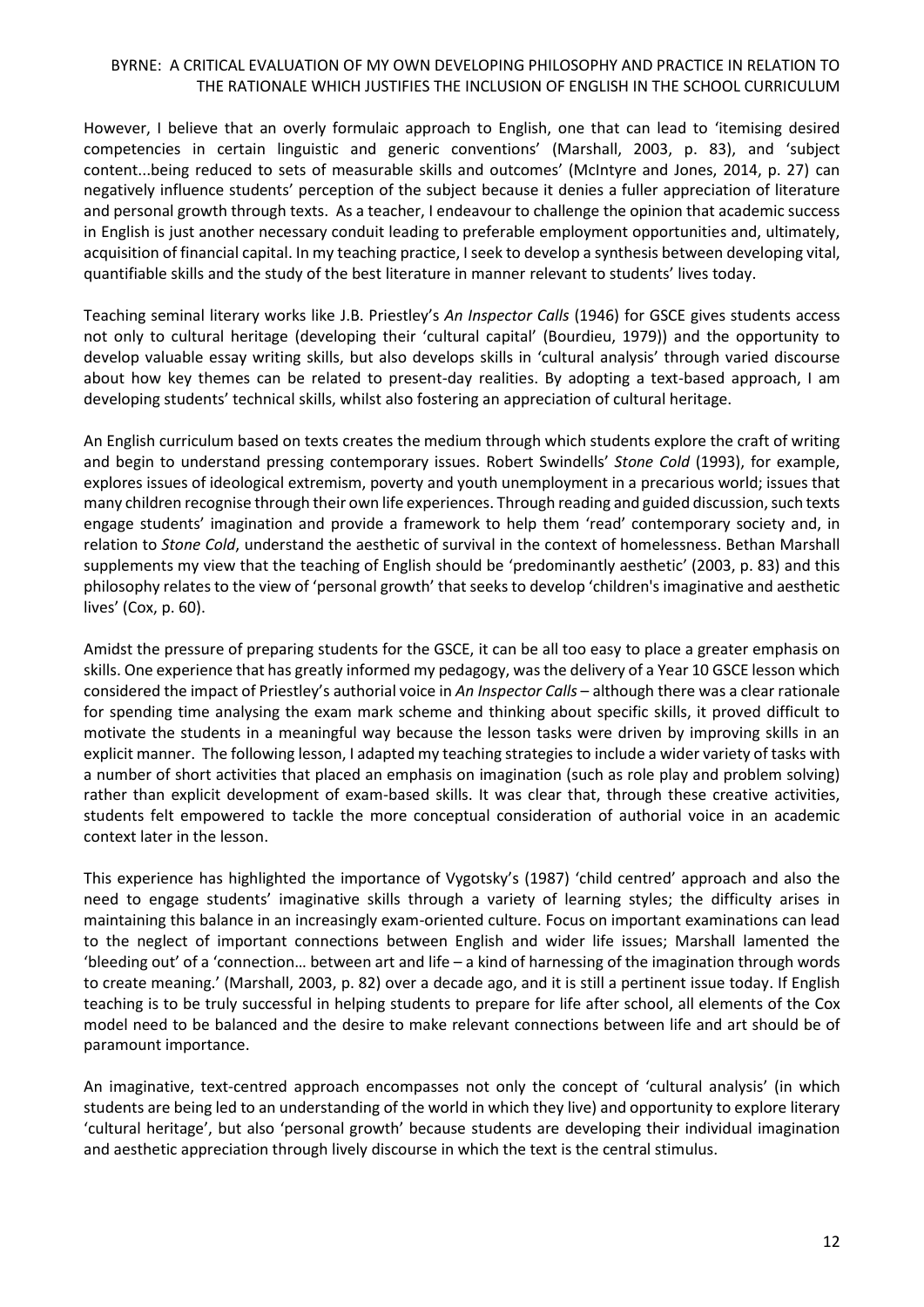I believe that the five areas of the Cox model can be well balanced through such a text-centred approach to English teaching, hardly a 'coexistence of five apparently disparate and even oppositional views' (Goodwyn, 1992, p. 5), but rather a holistic attitude in which I view all five elements as useful tools to aid the development of my pedagogy. My individual inclination is to emphasise the connection between literary texts and life through 'cultural heritage' and foster the pastoral development of children through 'personal growth'. However, my undergraduate background as a Music specialist also provides me with a strong understanding of the way in which the communicative and analytical skills that are developed in the study of English feed into a wider curriculum. It is my belief that if these four elements of the Cox model are used to provide a balanced curriculum, students will develop the 'adult needs' necessary to become successful members of society.

# **References**

Arnold, M. (1896) Culture and Anarchy: An Essay in Political and Social Criticism. Oxford University Press, Oxford.

Barton, G. & Dean, G. (2011) The Future of English: One Subject, Many Voices. English Drama Media. Issue 20. pp. 15 – 44.

Bourdieu, P. (1979) Distinction: A Social Critique of the Judgement of Taste. Cambridge, Massachusetts, Harvard University Press.

Clayton, P. (2016) The Post-16 GCSE Challenge. Teaching English. Issue 11, pp. 14 – 15.

Cox, B. (1989) English for ages 5-16, DES, London.

Department for Education. (2014) The national curriculum in England (English). London, Her Majesty's Stationary Office.

Goodwyn, A. (1992) English Teachers and the Cox Models. English in Education. Volume 26, Issue 3, pp. 4 -11. Marshall, B. (2000) A Rough Guide to English Teachers. Volume 34, Issue 1, pp. 24 – 41.

Marshall, B. (2003) The write kind of knowledge in English. English Teaching: Practice and Critique. Volume 2, Number 3, pp. 83-94

McIntyre, J. & Jones, S. (2014) Possibility in impossibility? Working with beginning teachers of English in times of change. English in Education. Volume 48, No. 1, pp. 26 – 40.

Thomas, P. (2014) 12 Reasons for… All to Study Literature at GSCE. Teaching English, Issue 5, pp. 25 – 27.

Vygotsky, L. S. 1987. Collected Works of L. S. Vygotsky, Vol. 1: Problems of General Psychology, (trans. Norris Minick) New York, Plenum.

#### **Internet sources**

BBC Education and Family. (2016) Grammar schools and poverty: Check your area. (http://www.bbc.co.uk/news/education-37482018)

# **A critical evaluation of the extent to which one aspect of my developing rationale for English has informed my practice. Part 2**

In my initial consideration, I argued that in order to prepare students effectively for their future 'adult needs' (Cox, 1989, p. 60) the other four elements of the Cox model needed to be balanced and built around a textbased approach that placed an emphasis on classic literature from the past and relevant literary forms of the present. Whilst recognising the 'collective strength' (Goodwyn, 2011, p. 71) of all elements of the Cox model, my initial experience led me to believe that an approach based on acquiring employable skills would lead to a 'bleeding out' of fundamental connections between 'life and art' (Marshall, 2003, p. 82) something that I was keen to avoid based on a fear of making the study of English 'overly formulaic'.

Throughout the second half of this term, the aforementioned focus on 'high quality works' remained central to my pedagogical philosophy; something encouraged in the present National Curriculum (Department of Education, 2014, p. 4). However, recent experience has led me to the conclusion that a specific focus on 'adult needs' is often necessary in order to allow students to 'unlock' challenging texts and, by extension, the other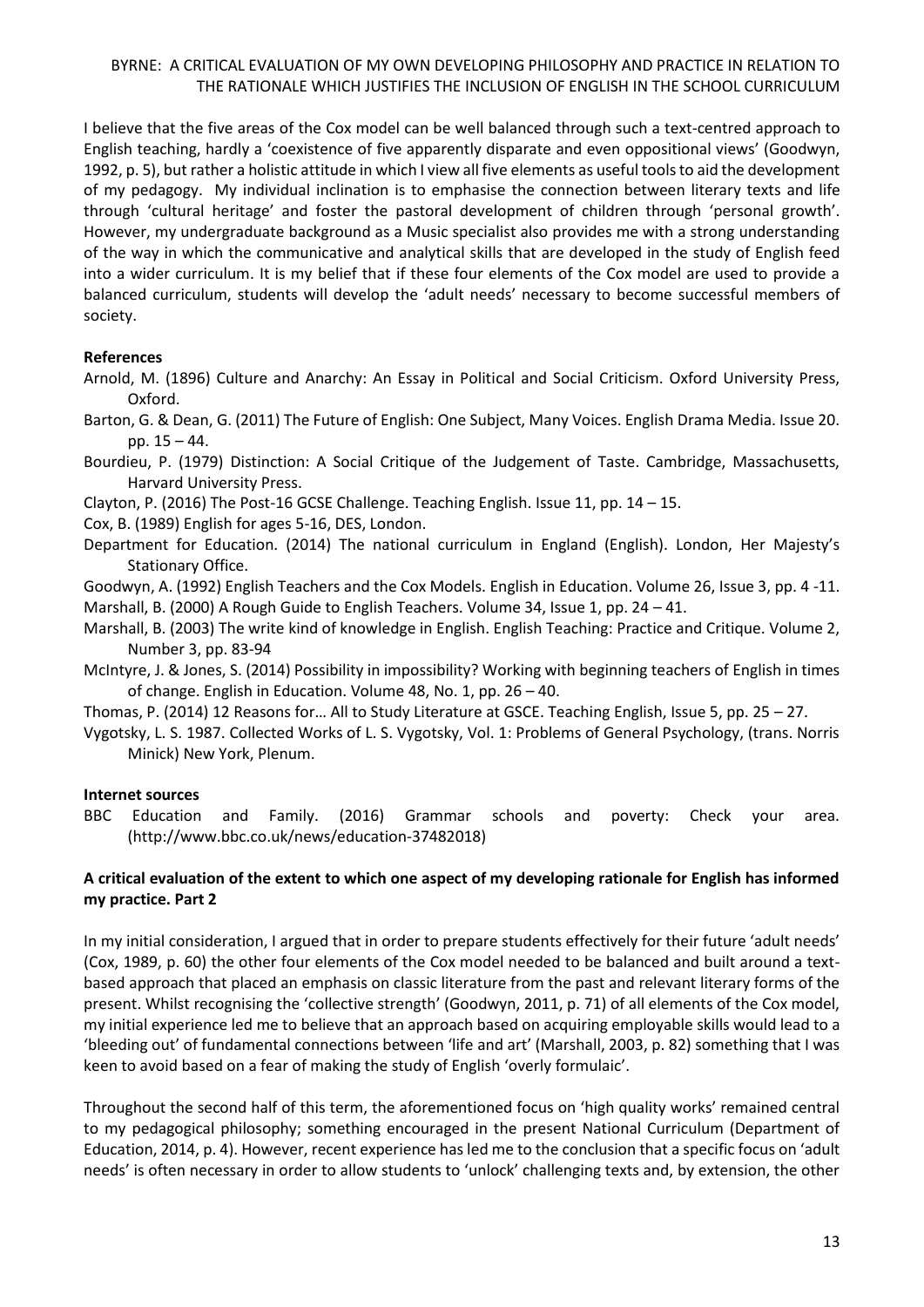elements of the Cox model. The need for students to be able to demonstrate key skills in relation to literacy is echoed by the reality that 'writing remains the dominant mode for accessing education success … [and provides] students the power to voice themselves' (Myhill and Watson, 2011, p. 58) and the increasing need for school leavers to demonstrate literacy-based skills (Clayton, 2016, p. 14). The concept of helping students to gain 'power to voice themselves' resonates strongly with my previously stated commitment to empower all students in my care and, in particular, those from working class backgrounds.

The experience of marking a half-term common assessment task for my Year 7 class at a grammar school for boys revealed that, whilst the majority of students were able to make informed verbal contributions in class and complete guided activities with specific learning outcomes, many struggled to employ good spelling, punctuation and grammar in an independent and sustained manner during the exam-style assessment. Initially, this reality prompted me to reflect on my own personal teaching practice: I had been pleased with the progress students had made during their first term at the school, but it seemed as though many of the 'adult needs' skills they had developed discreetly in classroom tasks (such as writing clearly and concisely for a 'bid' to write the next James Bond film, or using formal language in the context of a letter to C.S. Lewis) were not always directly reflected in the common assessment.

Having sought the advice of experienced English teachers, I was reassured that often the first common assessment task saw students' grades taking a 'slight dip'. Through this advice and my own reflection, I was able to see a way forward based on earlier experience: whereas previous written tasks in class had been supported by my teaching, modelling and resources, it was evident that there were some prevalent errors in key English skills that needed to be addressed specifically in order to aid future development. Therefore, I introduced a starter activity to each lesson that was based around issues that emerged over the course of the term. For example, the common assessment led to the implementation of starter activities based on the correct use of contractions and conventions surrounding direct and indirect questions, whilst a consultation with the group's German teacher (in order to see if there were grammatical issues common to their work in both subjects) led to sessions on use of nominative and accusative cases, prepositions, and work surrounding tenses. Another fruitful aspect of this 'cross-curricular' collaboration with my MFL colleague regarding skills relating to 'adult needs' was the introduction of dictation exercises (still common in German schools) in order to help students practise the process of transcribing the spoken word – this directly relates to the aforementioned barrier some students encountered when attempting to formalise (via the written word) their spoken ideas in class discussions. The impact of sustained work on these skills saw benefits to students' 'personal growth'; towards the end of term, students entered the Young Writers 'Wonderland' competition in which they had to compose a 100 mini saga; they were more confident in refining their aesthetic and imaginative ideas to fit a very specific language requirement (i.e. summarising ideas, whilst still maintaining dramatic impact).

Overall, this skills-based approach has had a positive impact on the independent written work of my Year 7 students; primarily because I have been able to 'quality assure' written work by providing specific criteria in relation to spelling, punctuation and grammar. At this stage, it would be premature to make conclusions regarding the long-term effect of this explicit 'adult needs' approach; at the end of the next academic term, I will liaise with my MFL colleague to discuss whether the inclusion of specific 'adult needs' skills has aided the students' progress in German and this will guide future teaching strategies. However, for the moment, the experience has demonstrated that elements of targeted 'adult needs' teaching have aided students 'personal growth' in both the written and spoken word.

'Adult needs' skills have also influenced my teaching of Robert Louis Stevenson's The Strange Case of Dr Jekyll and Mr Hyde (Jekyll & Hyde hereafter) with a Year 10 class; particularly with regard to vocabulary and comprehension – key skills for the workplace. The text studied previously, J. B. Priestley's An Inspector Calls, presented very few comprehension issues for the students; it was possible, therefore, to move quickly onto building skills relating to 'cultural analysis' and consider how the core themes of the play related to relevant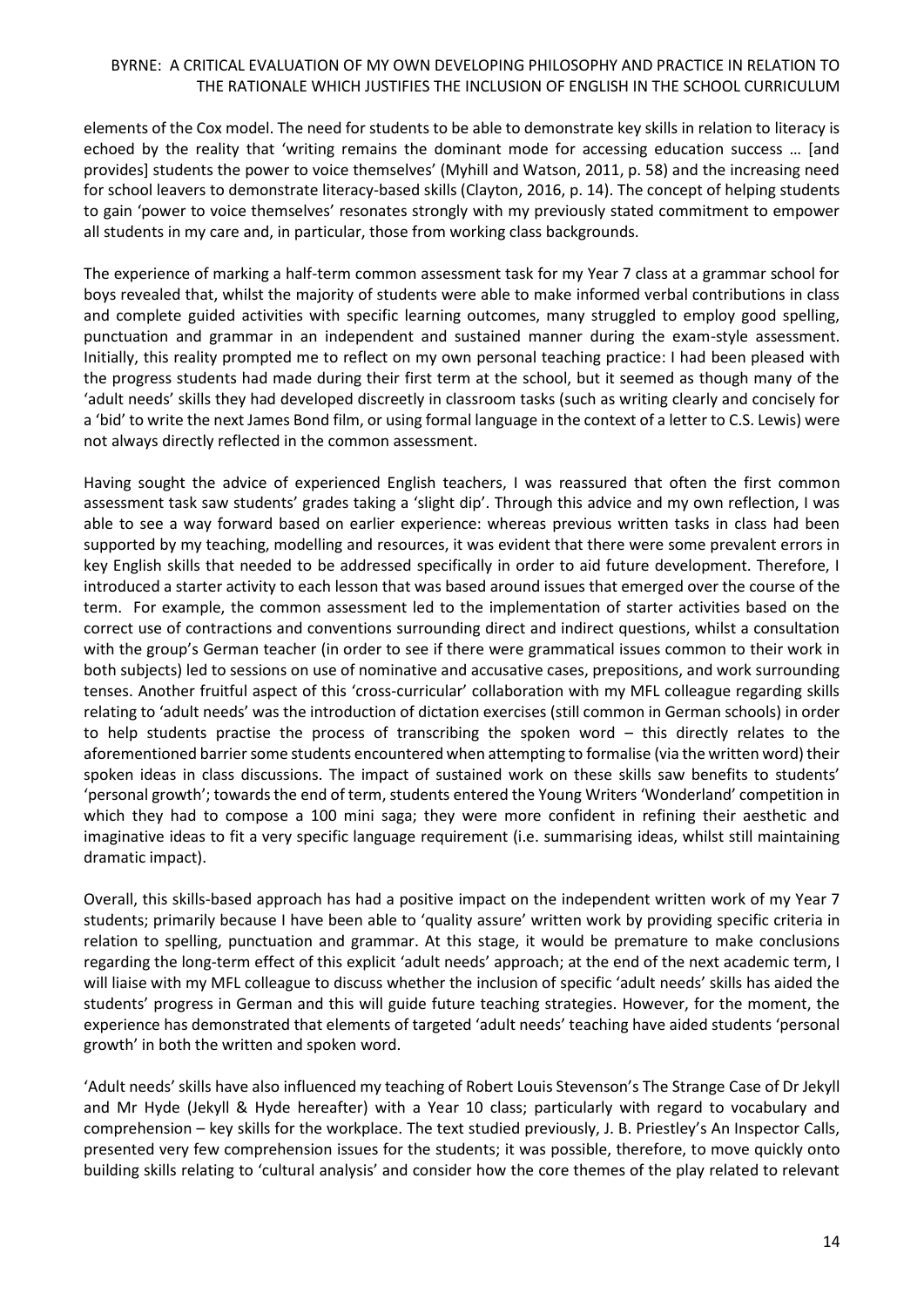issues today. This experience affirmed my view that 'adult needs' should not be the starting point when approaching a new text. However, upon teaching Jekyll & Hyde it became apparent that the novella's sometimes archaic vocabulary created barriers to students' ability to analyse the text from a cultural perspective.

During a lesson in which the key tasks depended upon students reading a chapter independently, student motivation quickly became an issue and, despite my adapting the task to include a full class reading, it was clear that scaffolds for vocabulary and comprehension needed to be put in place for future lessons. Careful to remain true to my philosophy that learning should be centred on the text and the key issues which emerge from it, I began the next lesson by showing a clip of CCTV footage of a recent real-life murder of a London teenager; the resulting class discussion raised issues around the theme of unprovoked violence; this led us on to consider the murder of Carew in Jekyll & Hyde and helped the students to have a greater degree of empathy with the actions in the text. Having begun with a 'cultural analysis' activity, the next task built students' vocabulary for adjectives relating to violence; enabling them to use more adventurous vocabulary in a written task later in the lesson. Then, before we started reading the chapter in detail, students were tasked with highlighting unfamiliar vocabulary in the chapter; having prepared a 'definition bank', I was able to pre-empt most of the unfamiliar vocabulary that caused a barrier to students' comprehension of the plot. Now that we had addressed the 'adult need' of being able to comprehend challenging vocabulary and considered the text within the context of 'cultural analysis', students were able read the chapter independently and gave an informed written response. As result of these preparatory tasks, students were able to access 'cultural heritage' by having a fuller understanding of the nature of the text and the significance the chapter would have had in a Victorian context. Following the success of this lesson, I have addressed 'adult needs' areas regularly for the remainder of the term. This experience will serve to influence my practice in teaching Macbeth to the same group next term and has highlighted the reality that 'adult needs' encompasses not only skills for examinations, but also in helping students to have a greater appreciation for seminal works of literature.

Having reflected on my earlier view that 'adult needs' was something that would be catered for once the other areas of the Cox model had been implemented, I have come to the realisation that I was reluctant to take an explicit 'adult needs' approach to teaching based on the fear that it might lead to 'itemising desired competencies in certain linguistic and generic conventions' (Marshall, 2003, p. 83), and 'subject content...being reduced to sets of measurable skills and outcomes' (McIntyre and Jones, 2014, p. 27). More recent teaching experience has demonstrated the necessity of developing students' adult needs', but also that such an approach need not be sterile or contradictory to my underpinning philosophy. Indeed, by including tasks in my teaching that relate specifically to the development of vocabulary and comprehension, I was able to help students 'unlock' the more challenging aspects of Jekyll & Hyde and, therefore, empower them to gain a greater appreciation of this classic text ('cultural heritage') and begin to relate the themes of the novel to their everyday urban experiences ('cultural analysis'). My experience in attempting to raise the literacy standards in Year 7 has proved that an 'adult needs' approach has close links with other academic disciplines ('cross curricular') and can help to scaffold creative tasks ('personal growth'). Therefore, I can say that my rationale has perhaps 'inverted'; I would maintain my initial conviction that all elements of the Cox model are of equal importance, but have discovered that students often require specific subject-based 'adult needs' teaching in order to flourish in the other four areas.

#### **References**

Clayton, P. (2016) The Post-16 GCSE Challenge. Teaching English. Issue 11, pp. 14 – 15.

Cox, B. (1989) English for ages 5-16, DES, London.

Goodwyn, A. (1992) English Teachers and the Cox Models. English in Education. Volume 26, Issue 3, pp. 4 -11. Goodwyn, A. (2011) The Expert Teacher of English. Abingdon, Routledge.

Department for Education. (2014) The national curriculum in England (English). London, Her Majesty's Stationary Office.